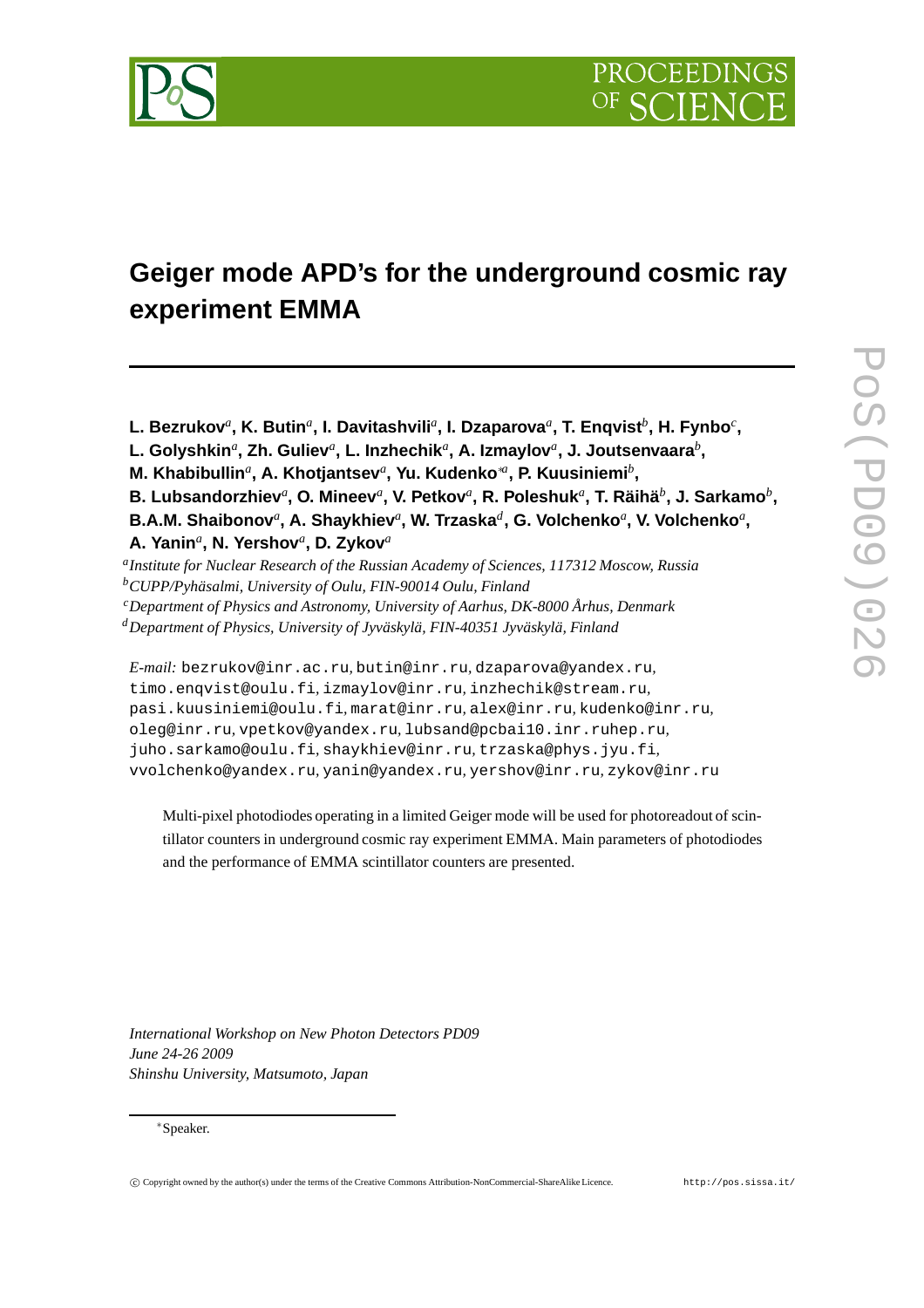# **1. Introduction**

The goal of the EMMA experiment is to study the chemical composition of the primary cosmic rays around the "knee" region at the energy of about  $3 \times 10^{15}$  eV by measuring the multiplicity, lateral distribution and arrival direction of the underground cosmic ray muons. The EMMA detector will be constructed in the Pyhäsalmi mine, Finland [1]. It consists of drift chambers and plastic scintillator detectors and has the total area of  $\sim 135$  m<sup>2</sup> at the depth of 85 m (about 240 meters of water equivalent).

In total, about 1600 scintillator counters,  $122 \times 122$  mm<sup>2</sup> and 3 cm thick, are arranged in  $4 \times 4$ arrays, each of 16 counters, which form individual detectors of 50 cm  $\times$  50 cm in cross section. Scintillator counters use wavelength shifting (WLS) fiber readout. Photosensors, Geiger-mode multi-pixel avalanche photodiodes, are mounted inside the counters. The set-up employing such photosensors is a unique device designed for the cosmic-ray induced underground muon detection.

## **2. Parameters of MRS APD's**

Detailed description of multi-pixel avalanche photodiodes with a metal−resistor−semiconductor layer structure operating in a limited Geiger mode (hereafter referred to as MRS APD's or MRS photodiodes) can be found in Refs. [2, 3]. Such a photosensor consists of many independent sensitive pixels produced on a common p−type silicon substrate. A simplified topology of an MRS photodiode, invented and designed by the Center of Perspective Technologies and Apparatus (CPTA), Moscow, is shown in Fig. 1(a). Each pixel operates as an independent Geiger micro-counter with a



**Figure 1:** MRS APD: (a) schematic view of the structure; (b) photo of the sensitive area.

gain of the same order as a vacuum photomultiplier. Pixels are separated by grooves filled with an optically non-transparent material to suppress an optical cross−talk. The MRS photodiodes with 556 pixels of  $35 \times 35 \ \mu \text{m}^2$  each and total sensitive area of 1.1 mm<sup>2</sup> (see Fig. 1(a)) were manufactured by CPTA for the EMMA experiment. Main parameters of these MRS APD's are reviewed below.

*Bias voltage*. The bias voltage, *Vbias*, applied on a photodiode creates a very high electric field in a very thin layer ( $\sim$ 1  $\mu$ m p-n junction). The bias voltage is set to be above the breakdown level,  $V_{bd}$ , so that the electric field can sustain the carrier's avalanche; however there is no current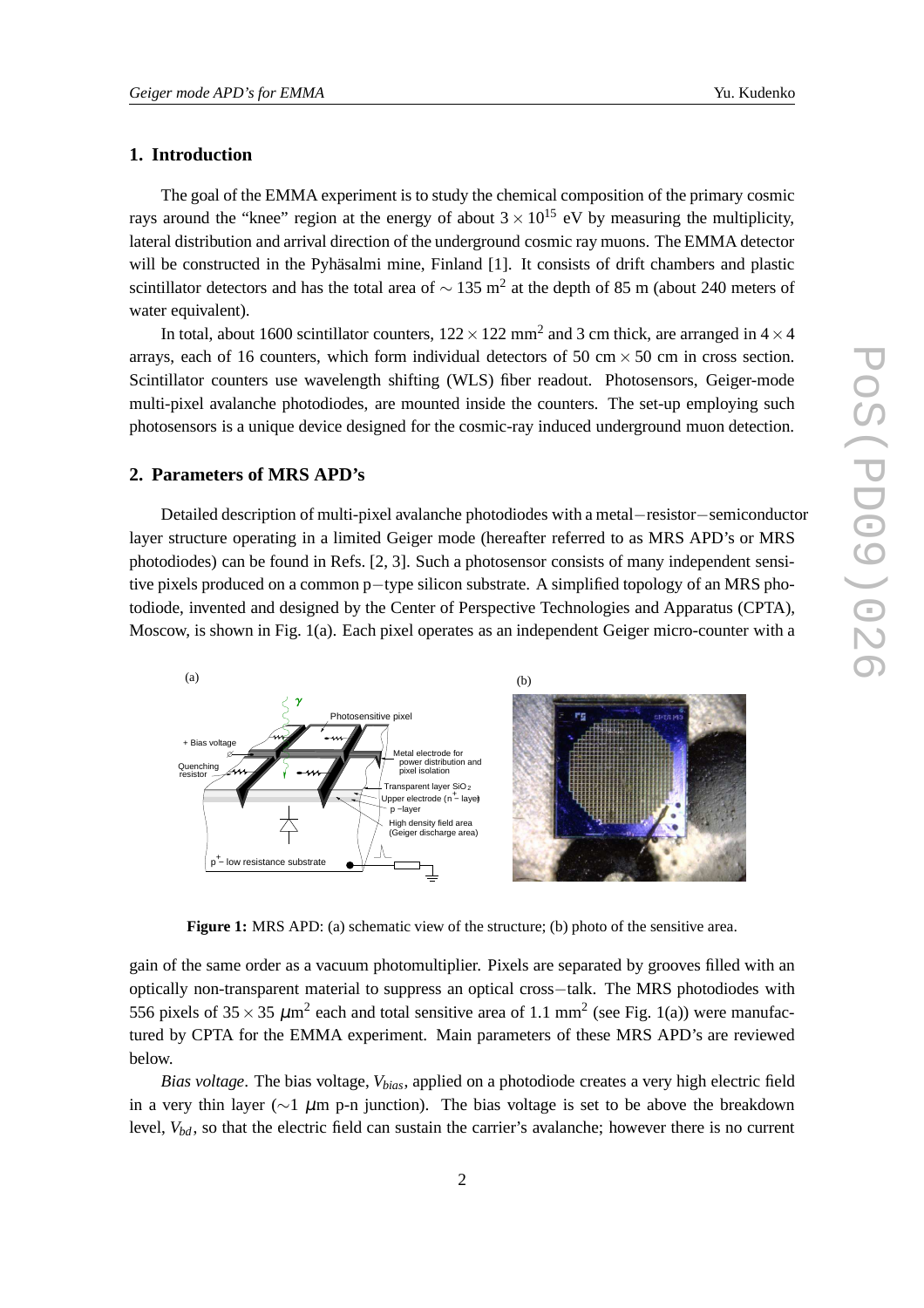through the depletion layer until the first carrier is generated. Value of overvoltage  $\Delta V = V_{bias} - V_{bd}$ determines the gain, photon detection efficiency (PDE), intrinsic noise and cross–talk. Typical bias voltage of MRS APD's for EMMA detectors is around 30-32 V. We apply the overvoltage of 4 V in operating mode for tests. EMMA electronics will automatically tune the bias voltages to have the background signals in the detector roughly at the same rate for all counters.

*Photon detection efficiency*. The PDE was measured at room temperature with a spectrophotometer and a calibrated PMT as described in [4, 5]. Our result for PDE is about 25% for green light region (WLS fiber emission spectrum) at the operating bias voltage. The PDE values of MRS APD's in green light region is close to that of Hamamatsu MPPC's manufactured for the T2K experiment [6, 7]. We have come to this conclusion after comparative measurements between MRS APD's and MPPC's with a reference light source.

*Temperature dependence.* Since the breakdown voltage depends on temperature the main parameters are sensitive to ambient temperature. Parameters of an MRS photodiode (PDE and gain) were measured inside a thermostatic box in a wide temperature interval from 10 to 38 °C. A WLS Y11 fiber excited by a blue LED was used as a light source. The stability of LED light was measured to be better than 0.1 %/°C. The results of the measurements are shown in Fig. 2. The MRS APD gain decreases with temperature as  $-0.4\%$ <sup>o</sup>°C, while the PDE varies with temperature as



**Figure 2:** The photon detection efficiency for green light ( $\lambda \sim 515$  nm) and the gain of an MRS APD as a function of the temperature.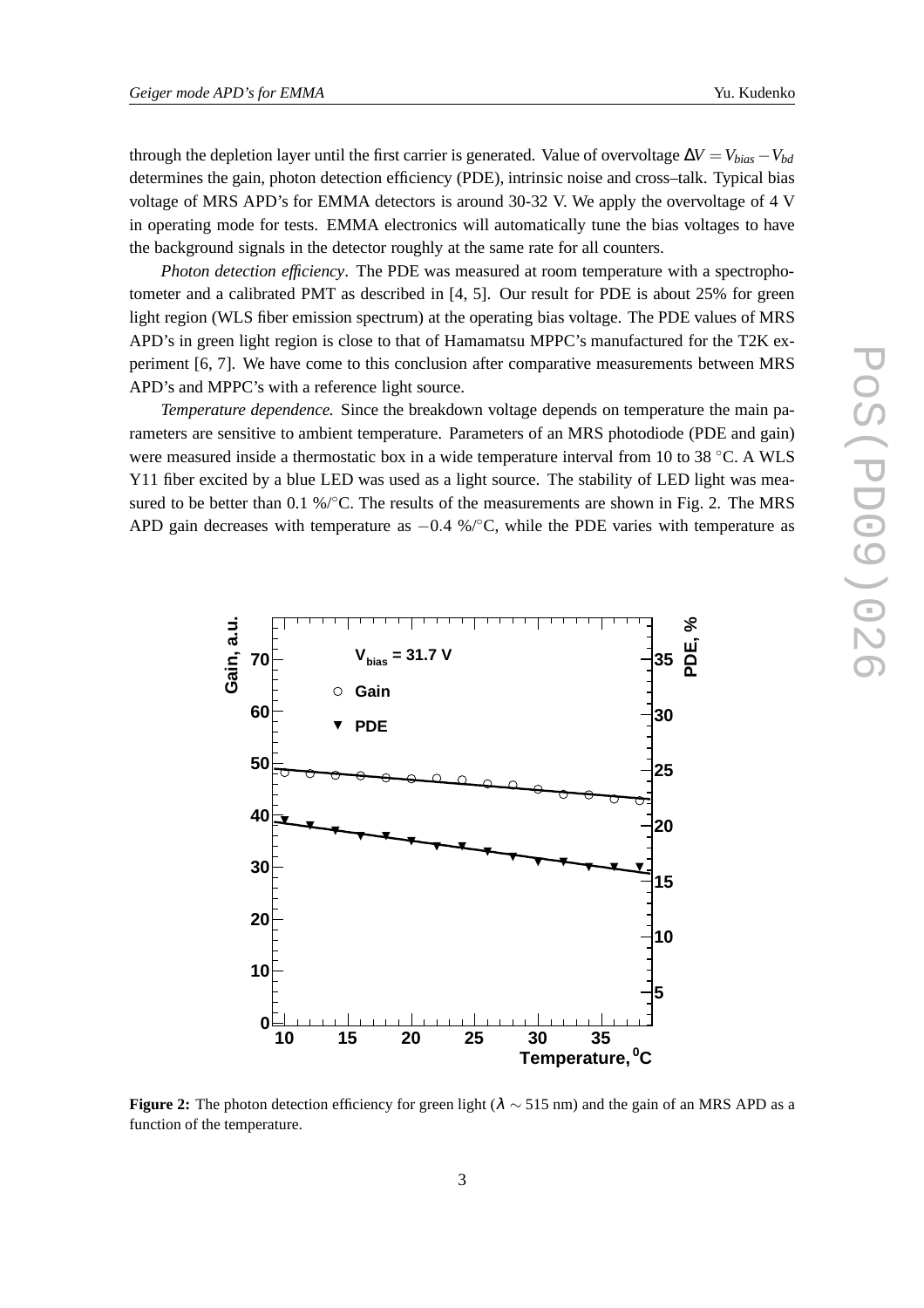−0.9 %/◦C. The weak sensitivity of MRS APD parameters to temperature can be explained by two factors: a weak temperature dependence of the breakdown voltage and a relatively high ∆*V*. *Vbd* was measured in the range from 10 to 35 °C. As seen from Fig. 3, breakdown voltage shows a weak



**Figure 3:** Temperature dependence of the breakdown voltage. The solid line shows the best fit with a gradient of 16 mV/ $\mathrm{C}$ .

temperature dependence with a gradient of about 16 mV/ $°C$ .

*Pulse shape*. The pulse shape of this type of photosensor is determined by a quenching resistor which is about 20 M $\Omega$ . This value, which affects the pulse shape, was not well controlled during the production of wafers. The pulse shape of some MRS APD's has a long tail up to a few  $\mu$ s, as discussed in Ref. [8]. To overcome such a problem, all MRS APD's were separated into 4 groups according to the ratio of the fast and slow (tail) components. In addition, a large quenching resistor causes the long recovery time of about  $1 \mu s$ . Since the expected counting rate in the mine, including background from the surrounding rock, will be  $\leq 100$  Hz per a single counter [9], the recovery time is not a problem for the EMMA experiment. On the other hand, the long recovery time allows us to avoid after-pulses in contrast to MPPC's which were designed to have a fast recovery time [10].

In total, about 2200 MRS photodiodes fabricated from a few different wafers were tested. About 10 % of delivered devices were rejected as defective (no signal) during preliminary tests and returned back to the manufacturer. No more dead MRS APD's were found during tests after acceptance. In order to meet the requirements of the experiment, the operating bias voltages were set so that the dark rate of each device was close to a reference value of about 1 MHz at 22 ◦C at a discriminator threshold of 0.5 p.e. The breakdown voltages for these MRS APD's were found to be in a wide range  $25-31$  V that determines the range of  $29-35$  V for the applied bias voltages to provide the PDE value of  $\geq$  20% for green light.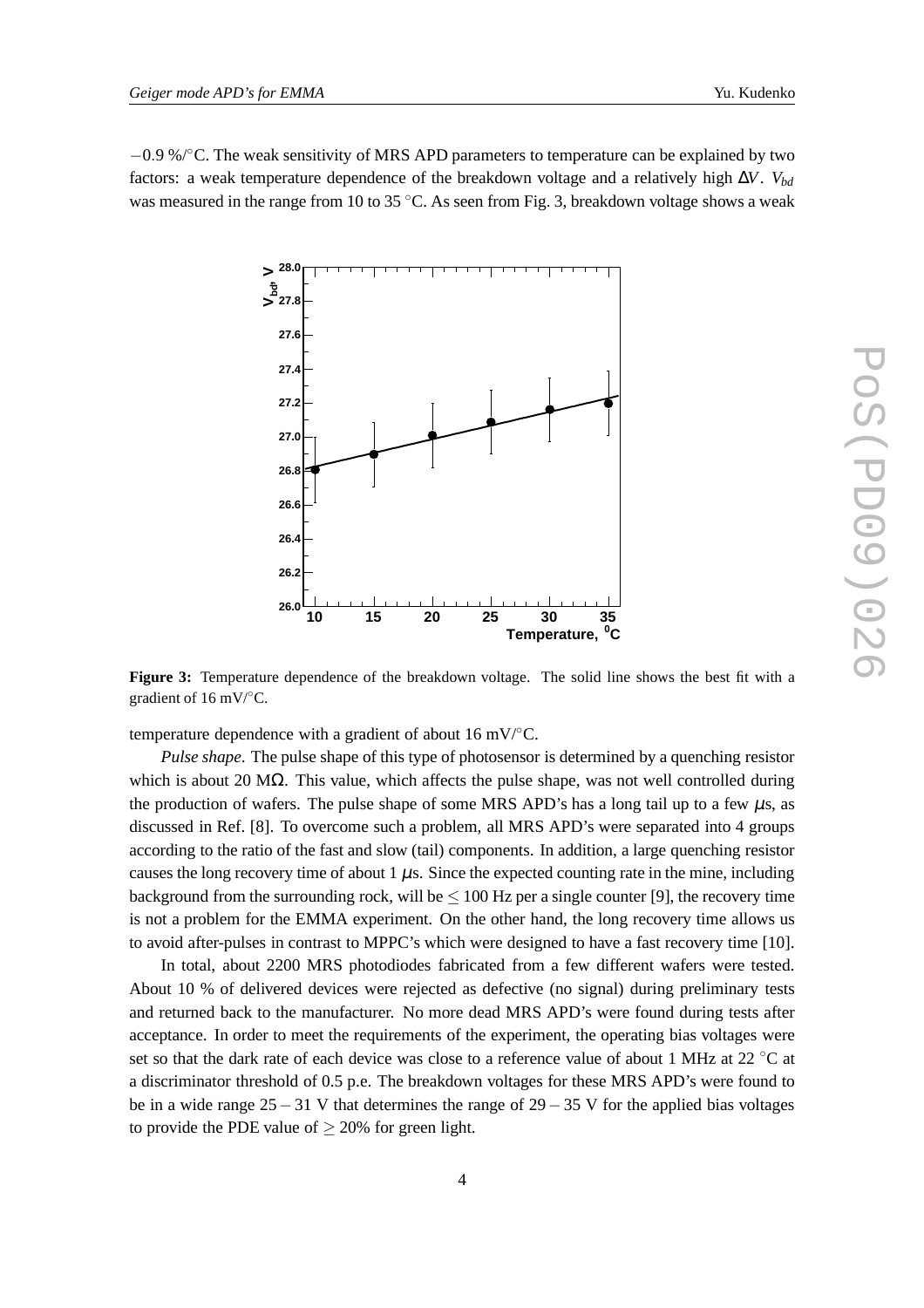

**Figure 4:** Photographs: (a) an individual scintillator counter with glued Y11 fiber and embedded optical connector; (b) an EMMA module comprised of 16 counters in a  $4 \times 4$  assembly.

# **3. EMMA counters**

An EMMA scintillator counter is shown in Fig. 4(a). Polystyrene scintillator tiles (122  $\times$  $122 \times 30$  mm<sup>3</sup>) have been manufactured at IHEP, Protvino, Russia. Scintillating light is collected by a single Y11 (Kuraray) WLS fiber of 1 mm diameter glued into a spiral groove of 3.2 mm depth with the BC600 Bicron glue. The groove was carved by a Woodpecker engraving-milling machine of which speed and cutting tools were optimized to make a clean groove to provide the good transmission of the scintillating light through the cut surfaces. This technique was developed for scintillator counters for muon detection [11] in the near neutrino detector of the long baseline neutrino experiment T2K [12]. The fiber is viewed from one end by an MRS photodiode, the other end is covered by an aluminized mylar reflector. The MRS APD is placed inside an optical connector mounted in a small cut  $(8 \times 8 \times 17 \text{ mm}^3)$  made in the scintillator, as shown in Fig. 4(a). The stability of the optical contact between the fiber and MRS photodiode is provided by a foam spring. This readout configuration allows us to collect scintillation light uniformly over the entire scintillator. Outer surfaces of scintillators were etched by a chemical agent that resulted in the formation of a micropore deposit over the plastic surface. The thickness of the deposit (30− 100  $\mu$ m), which works as a diffuse reflector, depends on the etching time. Details can be found in Ref. [13]. Scintillators with glued WLS fibers were wrapped into an additional reflector layer of 0.1 mm thick Tyvek paper that increases a light yield by about 15%. One module is composed of 16 scintillator counters (4  $\times$  4 assembly) which are packed into a steel box of 0.5  $\times$  0.5 m<sup>2</sup>, as shown in Fig. 4(b).

The performance of EMMA counters was tested with cosmic ray muons using a small  $2\times 2$  $\text{cm}^2$  trigger counter placed at the center of a tested counter. A typical muon spectrum is shown in Fig. 5. The light yield of about 150 photoelectrons was obtained for a 6 MeV energy deposited by cosmic muons in the 3 cm thick counter. The obtained time resolution ( $\sigma$ ) is about 0.9 ns (see Fig. 5) and mainly determined by the slow decay time (9-12 ns) of the Y11 fiber.

EMMA counters must provide a high light yield to separate cosmic muon signals from photon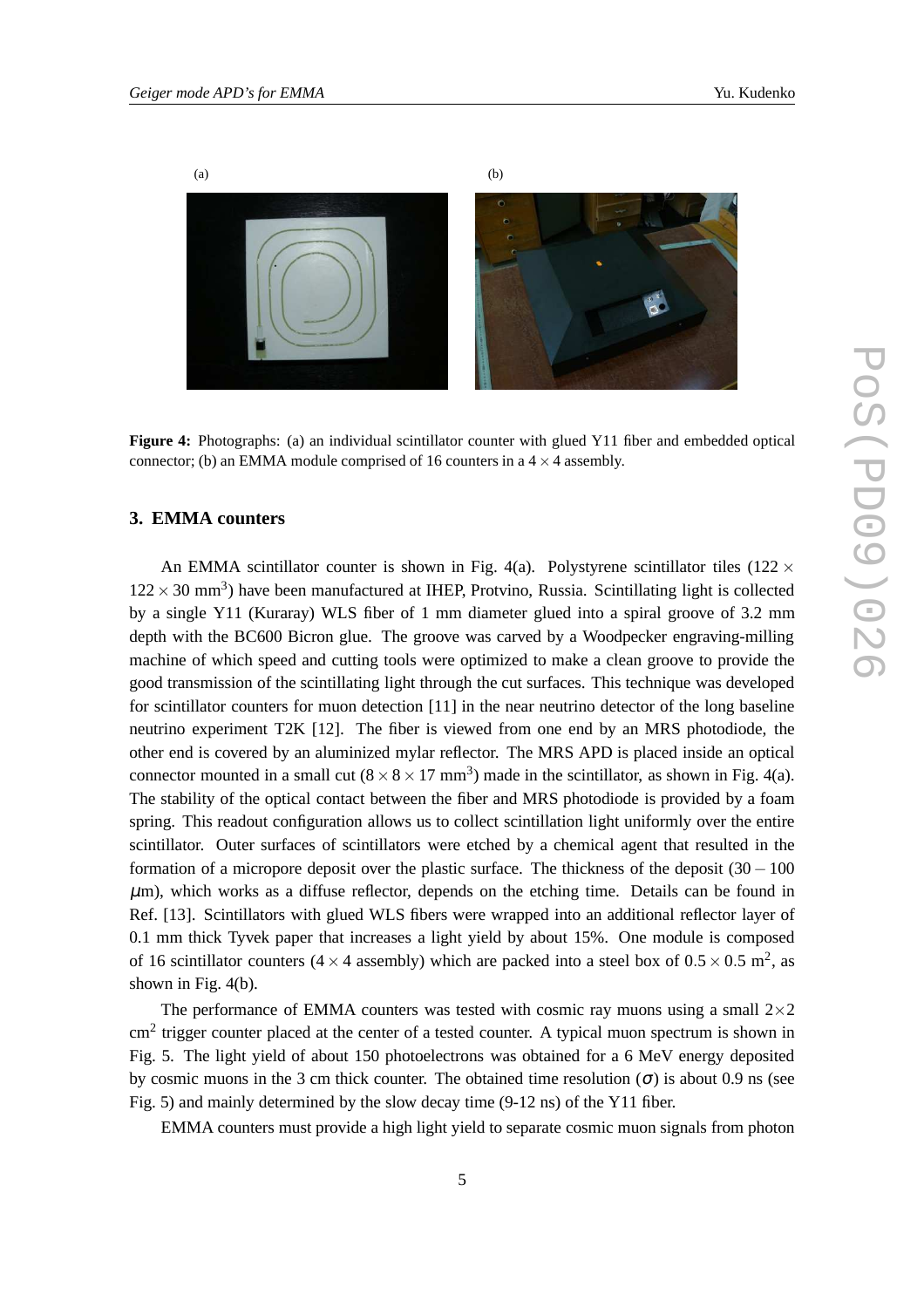

**Figure 5:** Left: the cosmic muon spectra measured by a typical counter. The light yield of 150 p.e. corresponds to the deposited energy of about 6 MeV. Right: time resolution for cosmic muons.

background of the rock walls ( $E<sub>\gamma</sub> = 2.6$  MeV). The light yield of more than 100 p.e. per cosmic muon allows us to suppress the photon background and keep a high efficiency  $(> 95\%)$  for cosmic muons. The light yield distribution for about 800 counters is shown in Fig. 6. Almost all man-



**Figure 6:** The light yield distribution of manufactured EMMA counters.

ufactured counters have the light yield of more than 100 p.e. and satisfy the requirements of the experiment.

### **4. Conclusion**

The MRS APD's manufactured for the EMMA experiment have high PDE values and show a low temperature dependence of the main parameters. The scintillator counters with WLS fiber